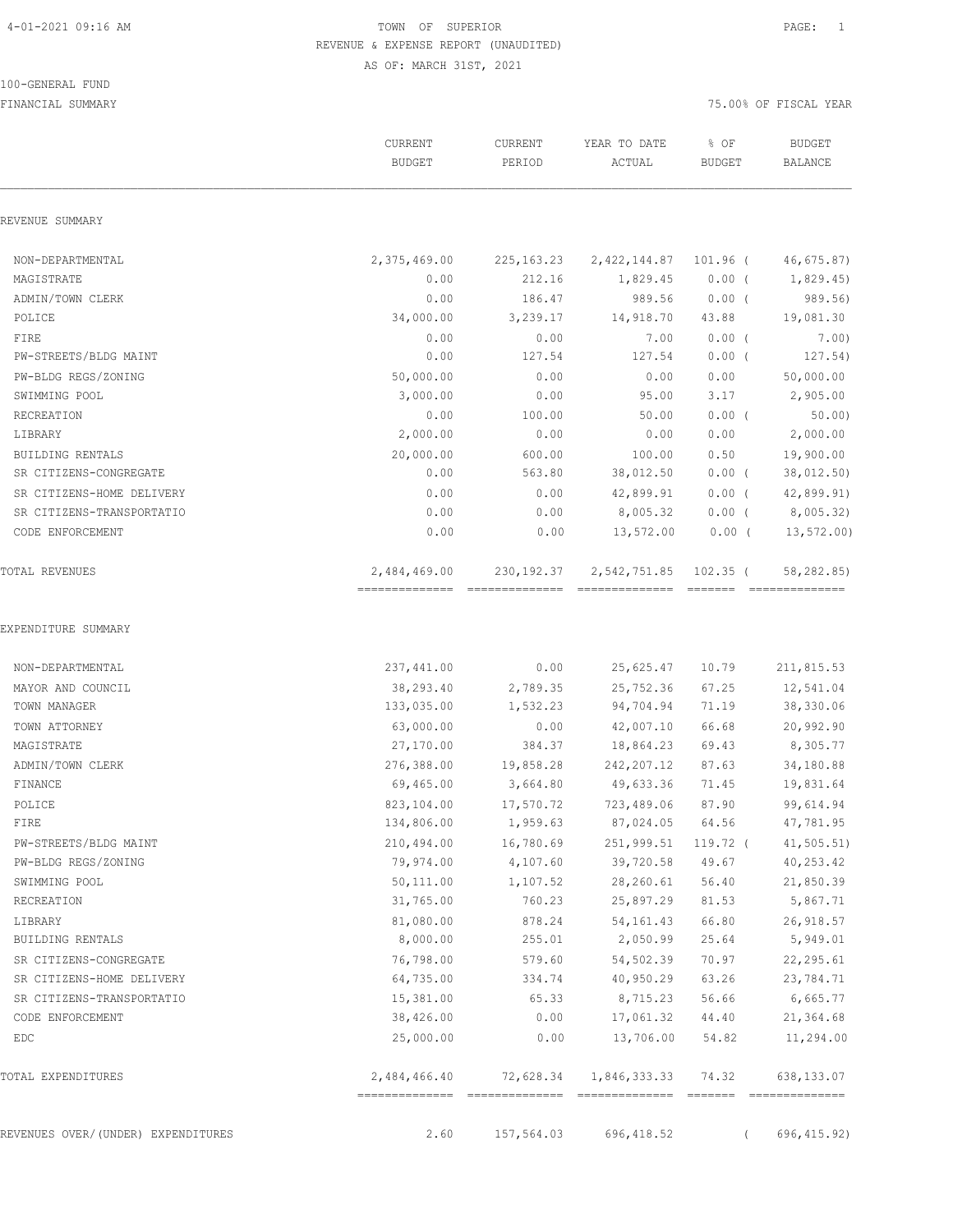200-REFUSE SERVICE

|                                    | CURRENT<br><b>BUDGET</b>    | CURRENT<br>PERIOD               | YEAR TO DATE<br>ACTUAL       | % OF<br><b>BUDGET</b> | <b>BUDGET</b><br><b>BALANCE</b> |
|------------------------------------|-----------------------------|---------------------------------|------------------------------|-----------------------|---------------------------------|
| REVENUE SUMMARY                    |                             |                                 |                              |                       |                                 |
| NON-DEPARTMENTAL                   | 19,354.00                   | 20.00                           | 584.00                       | 3.02                  | 18,770.00                       |
| TOTAL REVENUES                     | 19,354.00<br>============== | 20.00<br>--------------         | 584.00<br>--------------     | 3.02                  | 18,770.00                       |
| EXPENDITURE SUMMARY                |                             |                                 |                              |                       |                                 |
| NON-DEPARTMENTAL                   | 19,353.00                   | 5, 117.98                       | 82,785.31 427.76 (63,432.31) |                       |                                 |
| TOTAL EXPENDITURES                 | 19,353.00                   | 5, 117.98                       | 82,785.31 427.76 (63,432.31) |                       |                                 |
|                                    | ==============              | ==============                  | ==============               |                       | --------------                  |
| REVENUES OVER/(UNDER) EXPENDITURES |                             | $1.00$ ( 5,097.98) ( 82,201.31) |                              |                       | 82,202.31                       |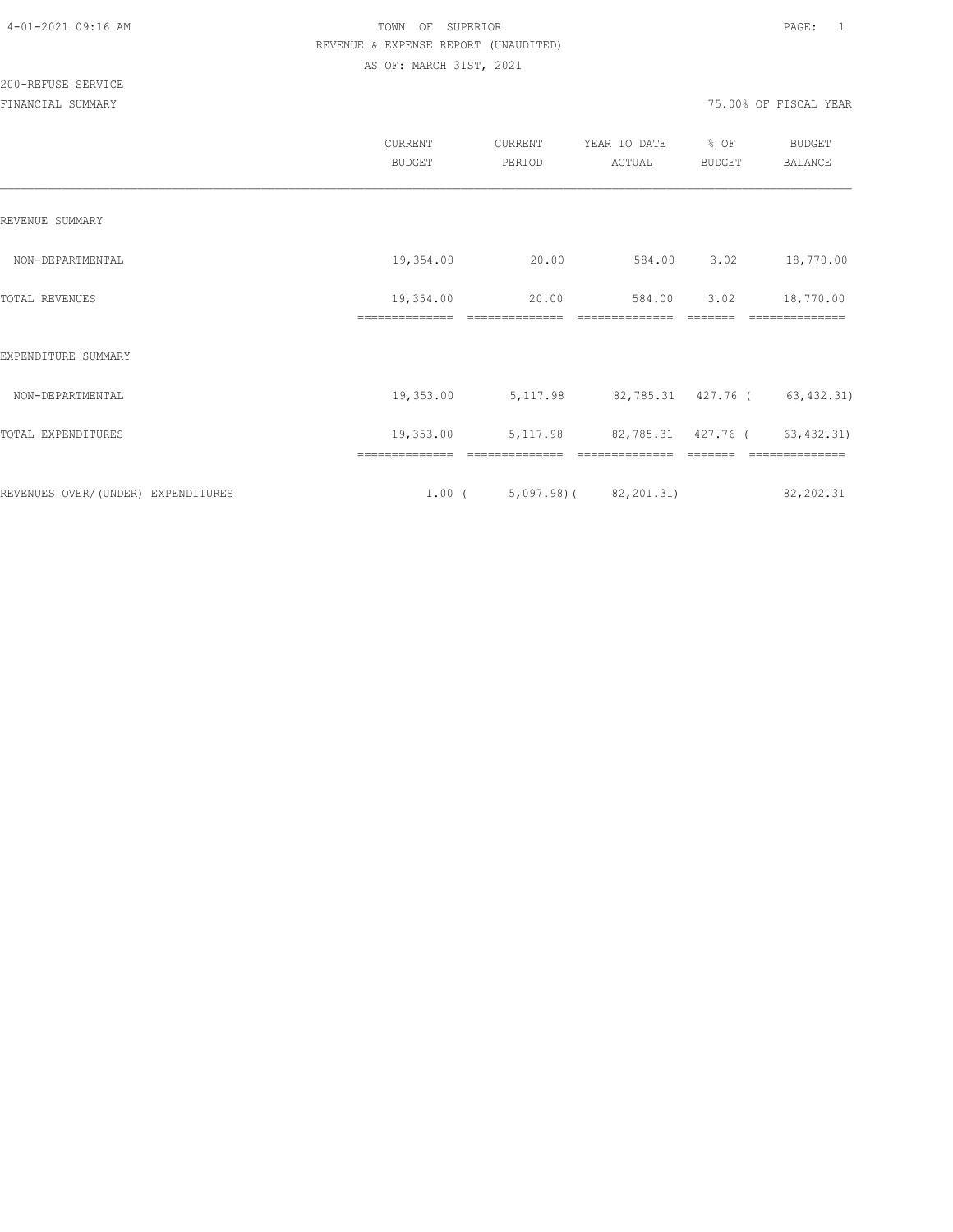210-SEWER

|                                    | CURRENT<br><b>BUDGET</b>     | CURRENT<br>PERIOD | YEAR TO DATE<br>ACTUAL | % OF<br>BUDGET | <b>BUDGET</b><br>BALANCE |
|------------------------------------|------------------------------|-------------------|------------------------|----------------|--------------------------|
| REVENUE SUMMARY                    |                              |                   |                        |                |                          |
| NON-DEPARTMENTAL                   | 425,291.00                   | 39,551.38         | 331,467.99             | 77.94          | 93,823.01                |
| TOTAL REVENUES                     | 425,291.00<br>============== | 39,551.38         | 331,467.99 77.94       |                | 93,823.01                |
| EXPENDITURE SUMMARY                |                              |                   |                        |                |                          |
| NON-DEPARTMENTAL                   | 425,292.00                   | 8,302.88          | 221,486.75             | 52.08          | 203,805.25               |
| TOTAL EXPENDITURES                 | 425,292.00                   | 8,302.88          | 221,486.75             | 52.08          | 203,805.25               |
| REVENUES OVER/(UNDER) EXPENDITURES | ==============<br>1,00)      | 31,248.50         | 109,981.24             |                | 109,982.24)              |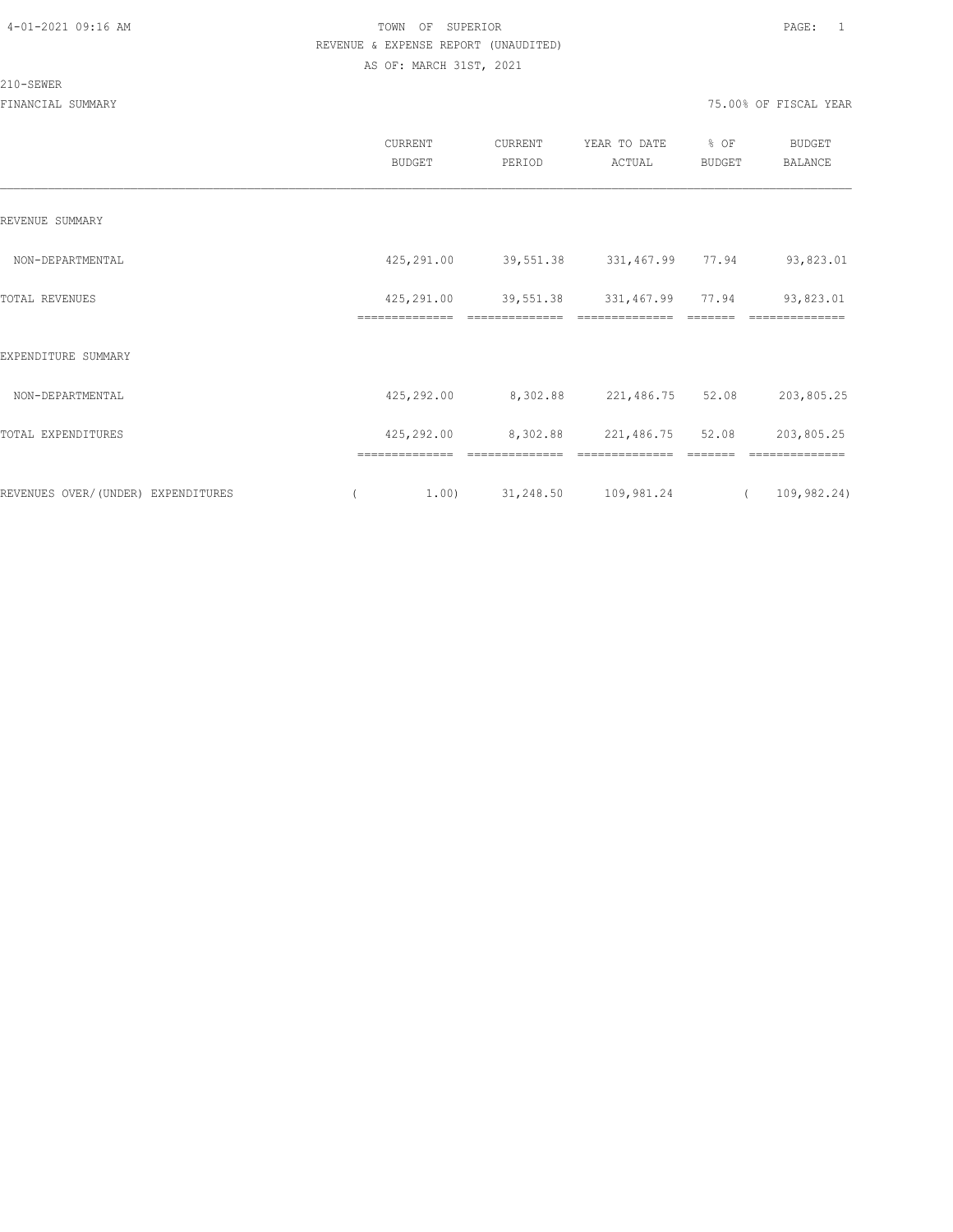#### 220-AMBULANCE

|                                     | CURRENT<br><b>BUDGET</b>     | CURRENT<br>PERIOD                                        | YEAR TO DATE<br>ACTUAL              | % OF<br><b>BUDGET</b> | <b>BUDGET</b><br>BALANCE     |
|-------------------------------------|------------------------------|----------------------------------------------------------|-------------------------------------|-----------------------|------------------------------|
| REVENUE SUMMARY                     |                              |                                                          |                                     |                       |                              |
| NON-DEPARTMENTAL                    | 470,400.00                   | 750.00                                                   | 211, 422.83 44.95                   |                       | 258,977.17                   |
| TOTAL REVENUES                      | 470,400.00<br>============== | 750.00<br>==============                                 | 211, 422.83 44.95<br>============== |                       | 258,977.17                   |
| EXPENDITURE SUMMARY                 |                              |                                                          |                                     |                       |                              |
| NON-DEPARTMENTAL                    | 470,400.00                   |                                                          | 8,727.90 322,977.04 68.66           |                       | 147,422.96                   |
| TOTAL EXPENDITURES                  | 470,400.00                   |                                                          | 8,727.90 322,977.04                 | 68.66                 | 147,422.96                   |
| REVENUES OVER/ (UNDER) EXPENDITURES | ==============               | --------------<br>$0.00$ ( $7,977.90$ ) ( $111,554.21$ ) | --------------                      |                       | ==============<br>111,554.21 |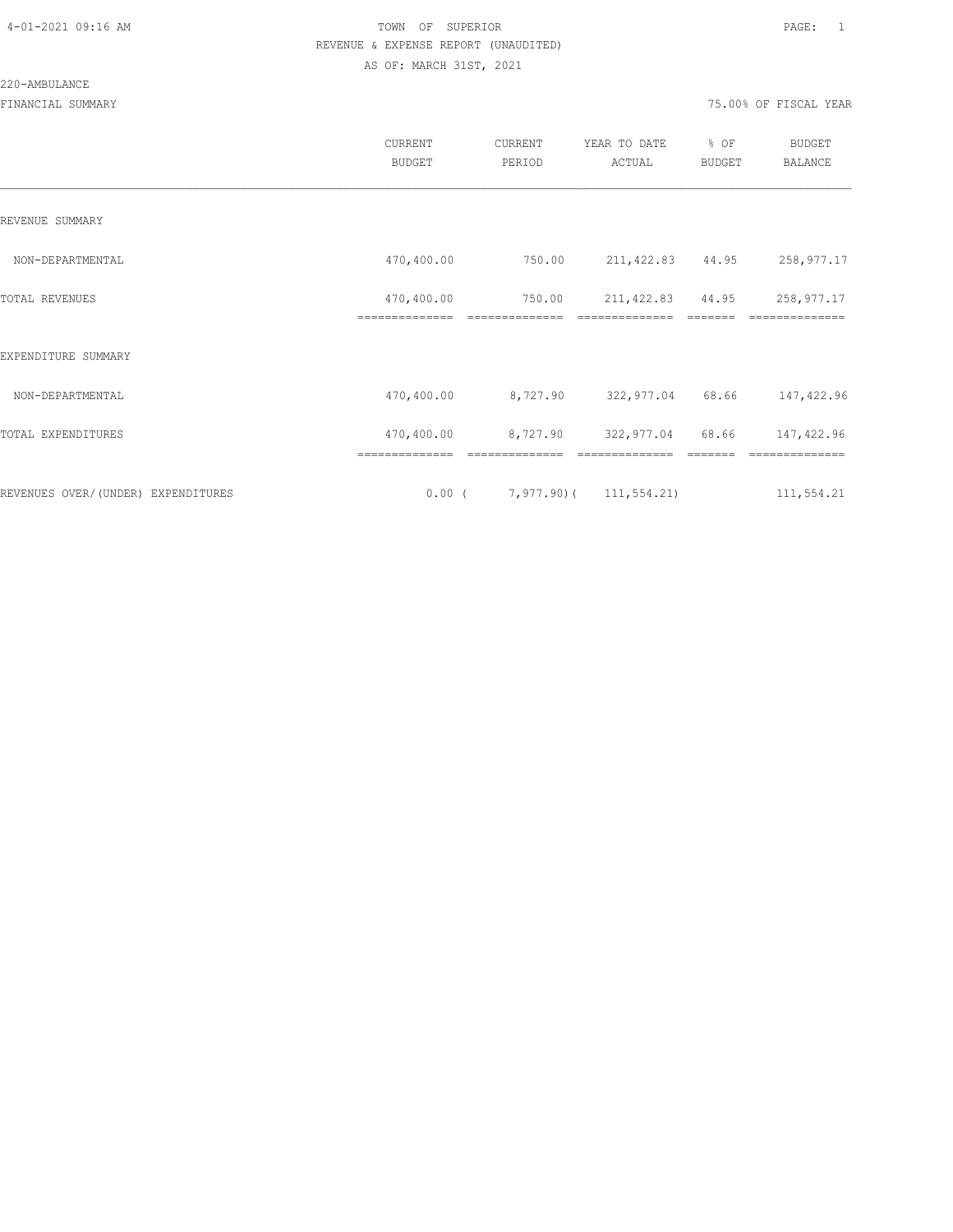230-CEMETARY

|                                    | CURRENT<br><b>BUDGET</b> | CURRENT<br>PERIOD          | YEAR TO DATE<br>ACTUAL               | % OF<br><b>BUDGET</b> | <b>BUDGET</b><br>BALANCE    |
|------------------------------------|--------------------------|----------------------------|--------------------------------------|-----------------------|-----------------------------|
| REVENUE SUMMARY                    |                          |                            |                                      |                       |                             |
| NON-DEPARTMENTAL                   | 17,150.00                | 5,400.00                   | 24,300.00 141.69 ( 7,150.00)         |                       |                             |
| TOTAL REVENUES                     | 17,150.00                | 5,400.00<br>-------------- | 24,300.00 141.69 (<br>============== |                       | 7, 150.00                   |
| EXPENDITURE SUMMARY                | ==============           |                            |                                      |                       | ==============              |
| NON-DEPARTMENTAL                   | 17,149.00                | 4,997.10 15,288.32 89.15   |                                      |                       | 1,860.68                    |
| TOTAL EXPENDITURES                 | 17,149.00                | 4,997.10                   | 15,288.32                            | 89.15                 | 1,860.68                    |
| REVENUES OVER/(UNDER) EXPENDITURES | ==============<br>1.00   | 402.90                     | 9,011.68                             |                       | --------------<br>9,010.68) |
|                                    |                          |                            |                                      |                       |                             |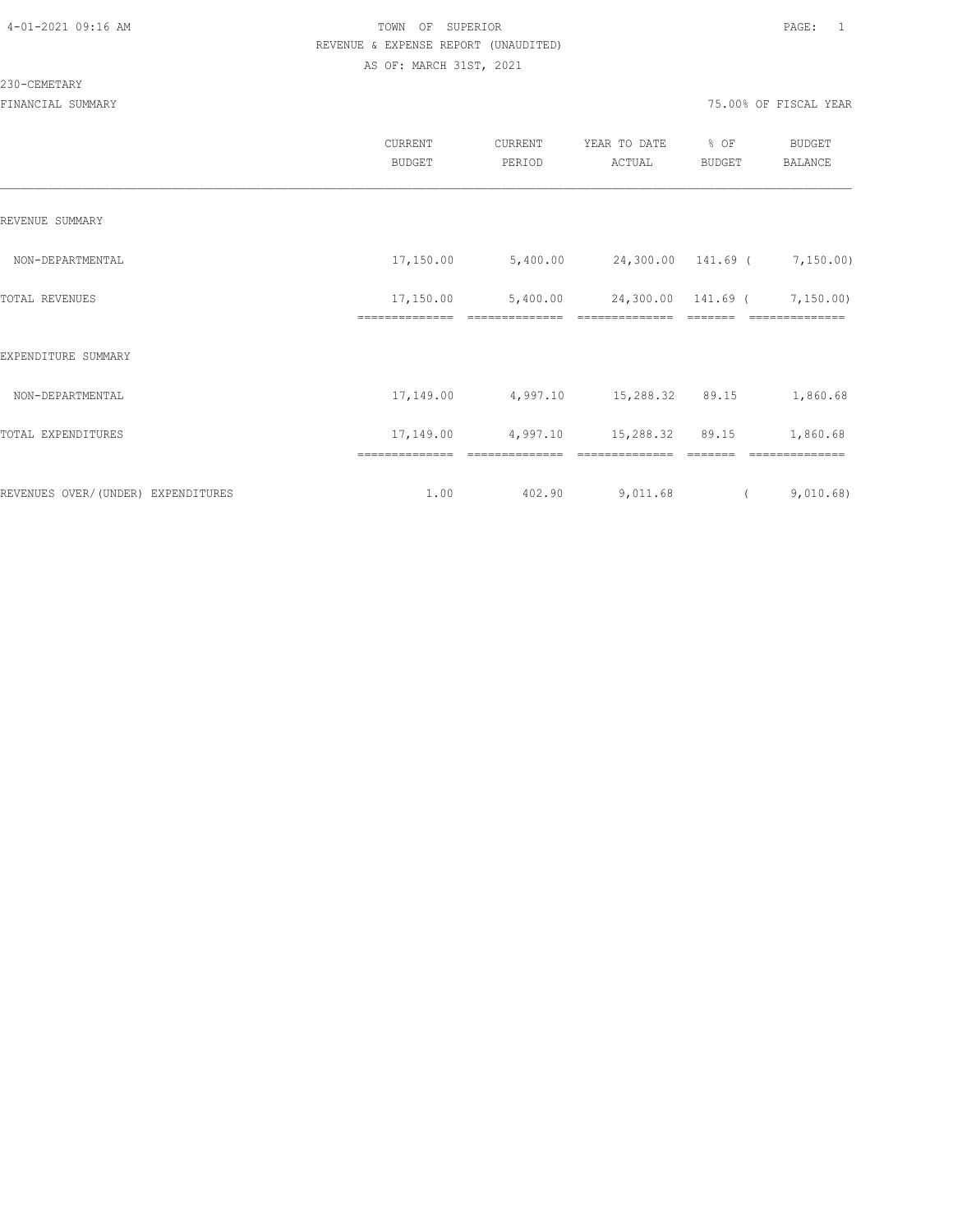## 300-HIGHWAY USERS REVENUE

| CURRENT<br><b>BUDGET</b> | CURRENT<br>PERIOD | YEAR TO DATE<br>ACTUAL                                | % OF<br><b>BUDGET</b>      | <b>BUDGET</b><br><b>BALANCE</b>                        |            |
|--------------------------|-------------------|-------------------------------------------------------|----------------------------|--------------------------------------------------------|------------|
|                          |                   |                                                       |                            |                                                        |            |
| 889,416.00               |                   |                                                       |                            | 670,798.95                                             |            |
| 889,416.00               |                   | 218,617.05                                            |                            | 670,798.95                                             |            |
|                          |                   |                                                       |                            |                                                        |            |
| 889,416.00               |                   |                                                       |                            | 672,600.91                                             |            |
| 889,416.00               | 12,096.09         | 216,815.09                                            |                            | 672,600.91                                             |            |
| 0.00                     | 31,975.89         |                                                       | $\sqrt{2}$                 | 1,801.96)                                              |            |
|                          | ==============    | 44,071.98<br>44,071.98<br>==============<br>12,096.09 | ==============<br>1,801.96 | 218,617.05 24.58<br>24.58<br>216,815.09 24.38<br>24.38 | ========== |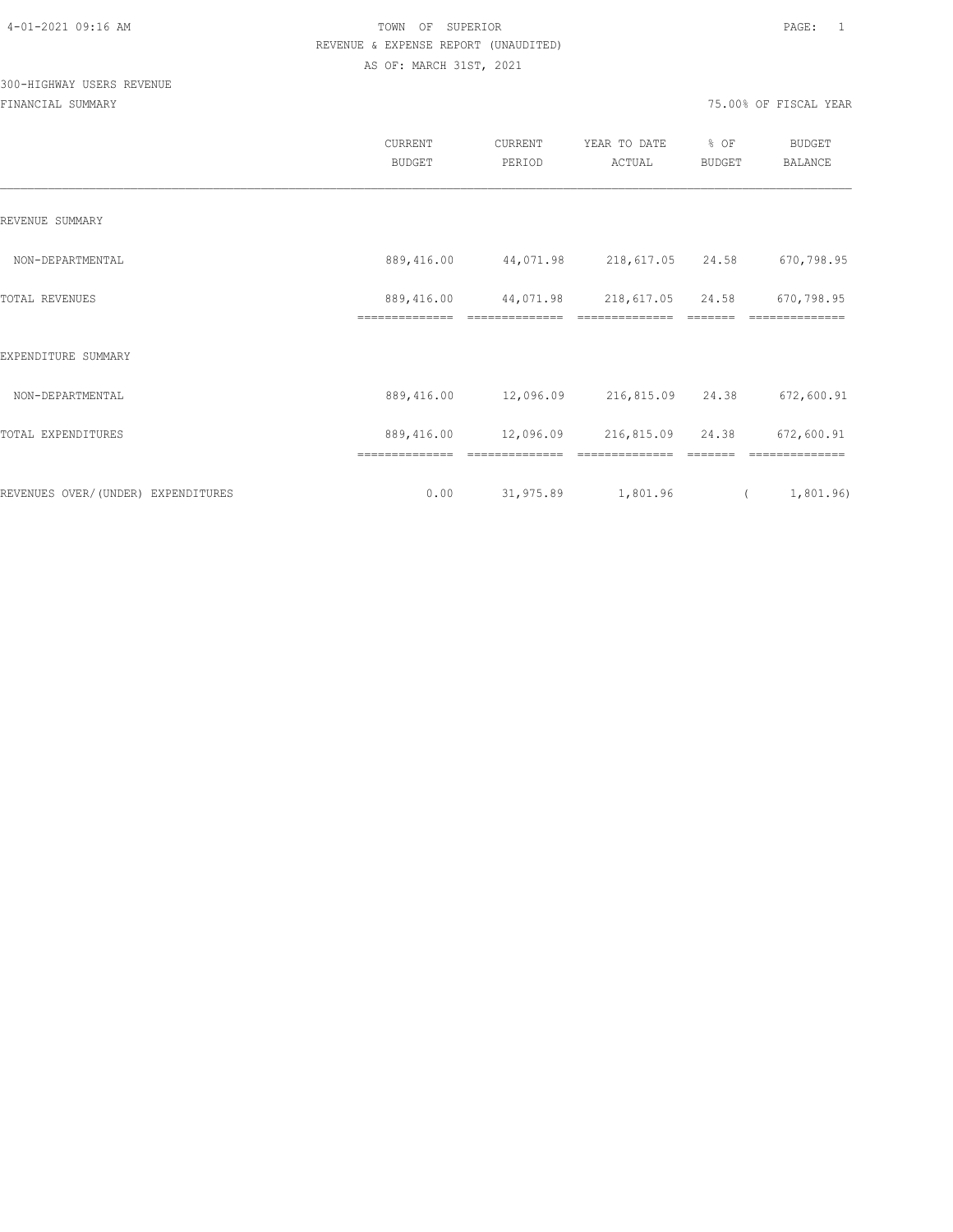310-EXCISE TAX

|                                    | <b>CURRENT</b><br><b>BUDGET</b> | CURRENT<br>PERIOD | YEAR TO DATE<br>ACTUAL          | % OF<br>BUDGET | BUDGET<br><b>BALANCE</b> |
|------------------------------------|---------------------------------|-------------------|---------------------------------|----------------|--------------------------|
| REVENUE SUMMARY                    |                                 |                   |                                 |                |                          |
| NON-DEPARTMENTAL                   | 202,604.00                      | 0.00              | 85,495.83 42.20                 |                | 117,108.17               |
| TOTAL REVENUES                     | 202,604.00                      | 0.00              | 85,495.83                       | 42.20          | 117,108.17               |
| EXPENDITURE SUMMARY                |                                 |                   |                                 |                |                          |
| NON-DEPARTMENTAL                   | 202,604.00                      | 10,178.00         | 137,257.20 67.75                |                | 65,346.80                |
| TOTAL EXPENDITURES                 | 202,604.00                      |                   | 10,178.00 137,257.20 67.75      |                | 65,346.80                |
|                                    | ==============                  | ==============    | ==============                  |                | ==============           |
| REVENUES OVER/(UNDER) EXPENDITURES | $0.00$ (                        |                   | $10, 178, 00$ ( $51, 761, 37$ ) |                | 51,761.37                |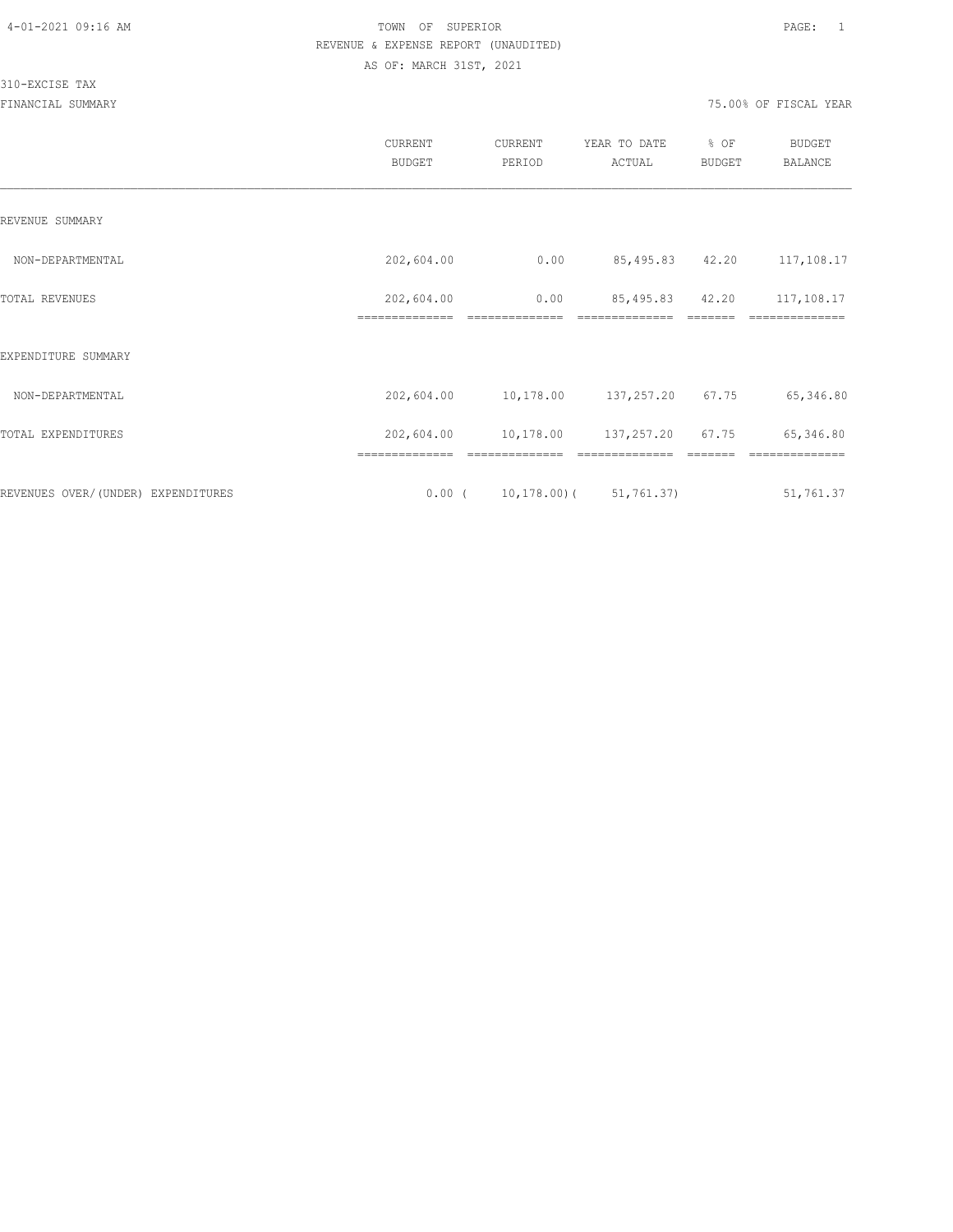|                     | CURRENT         | CURRENT        | YEAR TO DATE    | $8$ OF             | BUDGET          |
|---------------------|-----------------|----------------|-----------------|--------------------|-----------------|
|                     | BUDGET          | PERIOD         | ACTUAL          | BUDGET             | BALANCE         |
| REVENUE SUMMARY     |                 |                |                 |                    |                 |
| EXPENDITURE SUMMARY | --------------- | -------------- | --------------- | --------           | --------------- |
|                     | .               | -------------  | -------------   | _______            | ------------    |
|                     | ==============  | ============== | ==============  | _______<br>------- | --------------  |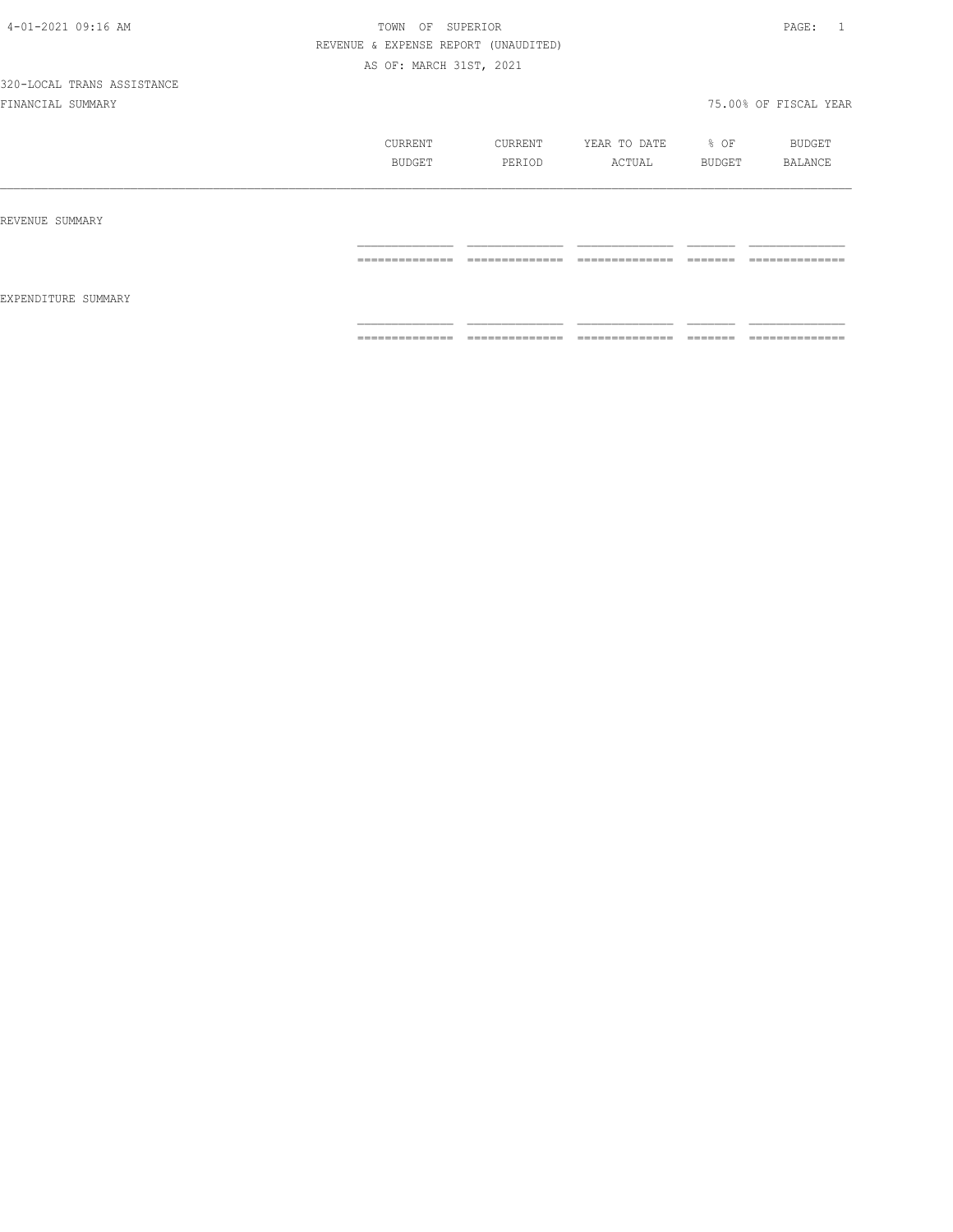400-GADA BOND

|                     | CURRENT<br>BUDGET | CURRENT<br>PERIOD               | YEAR TO DATE<br>ACTUAL            | % OF<br>BUDGET     | BUDGET<br>BALANCE              |
|---------------------|-------------------|---------------------------------|-----------------------------------|--------------------|--------------------------------|
| REVENUE SUMMARY     |                   |                                 |                                   |                    |                                |
| EXPENDITURE SUMMARY | ==============    | ______________<br>------------- | ______________<br>.               | --------<br>====== | ______________<br>------------ |
|                     | --------------    | ==============                  | ______________<br>_______________ | --------<br>====== | ==============                 |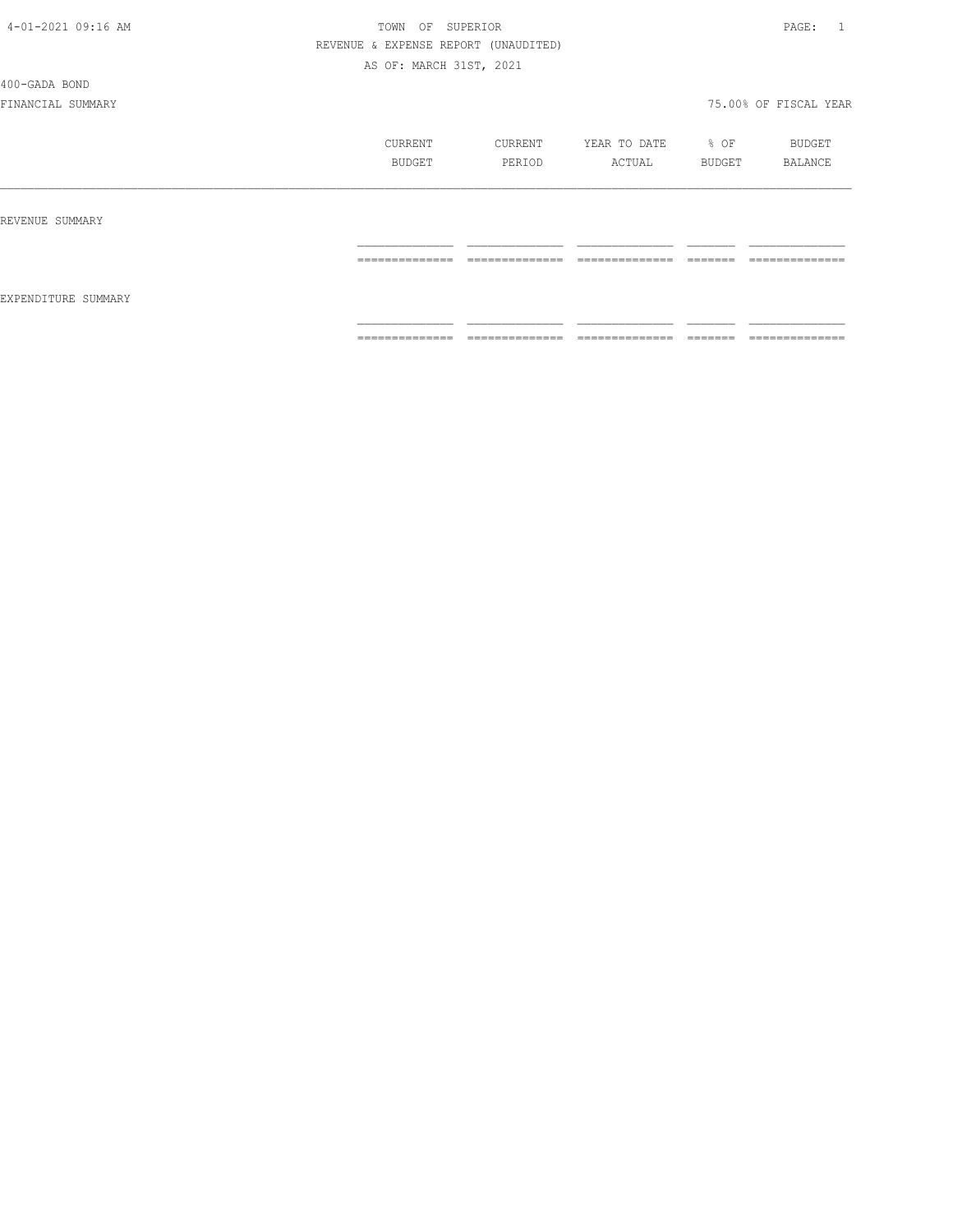### 410-MPC BOND

|                                    | <b>CURRENT</b><br><b>BUDGET</b> | CURRENT<br>PERIOD | YEAR TO DATE<br>ACTUAL | % OF<br><b>BUDGET</b> | <b>BUDGET</b><br>BALANCE |
|------------------------------------|---------------------------------|-------------------|------------------------|-----------------------|--------------------------|
| REVENUE SUMMARY                    |                                 |                   |                        |                       |                          |
| EXPENDITURE SUMMARY                |                                 |                   |                        |                       |                          |
| NON-DEPARTMENTAL                   | 0.00                            | 0.00              |                        | 4,860.02 0.00 (       | 4,860.02)                |
| TOTAL EXPENDITURES                 | 0.00                            | 0.00              | 4,860.02               | $0.00$ (              | 4,860.02                 |
| REVENUES OVER/(UNDER) EXPENDITURES | 0.00                            | $0.00$ (          | 4,860.02)              |                       | 4,860.02                 |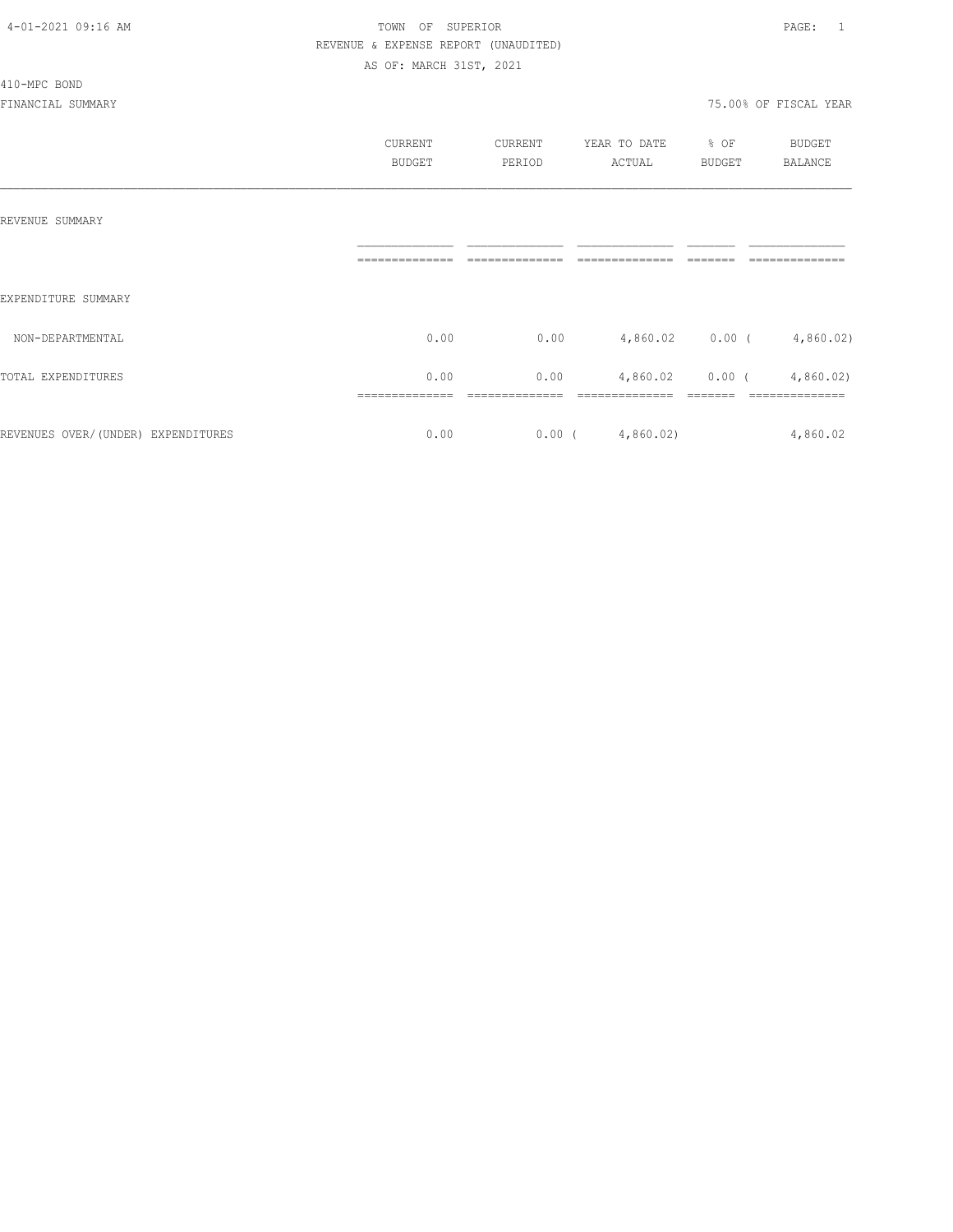#### 500-GRANTS

|                                    | CURRENT<br><b>BUDGET</b> | CURRENT<br>PERIOD | YEAR TO DATE<br>ACTUAL | % OF<br><b>BUDGET</b> | <b>BUDGET</b><br><b>BALANCE</b> |
|------------------------------------|--------------------------|-------------------|------------------------|-----------------------|---------------------------------|
| REVENUE SUMMARY                    |                          |                   |                        |                       |                                 |
| NON-DEPARTMENTAL                   | 1,381,382.00             | 0.00              | 0.00                   | 0.00                  | 1,381,382.00                    |
| AIRPORT GRANTS                     | 0.00                     | 0.00              | 1,000.00               | $0.00$ (              | 1,000.00)                       |
| <b>TOTAL REVENUES</b>              | 1,381,382.00             | 0.00              | 1,000.00               | 0.07                  | 1,380,382.00                    |
| EXPENDITURE SUMMARY                |                          |                   |                        |                       |                                 |
| NON-DEPARTMENTAL                   | 1,381,382.00             | 0.00              | 0.00                   | 0.00                  | 1,381,382.00                    |
| RECREATION GRANTS                  | 0.00                     | 0.00              | 28,858.92              |                       | $0.00$ ( 28,858.92)             |
| TOTAL EXPENDITURES                 | 1,381,382.00             | 0.00              | 28,858.92              | 2.09                  | 1,352,523.08                    |
| REVENUES OVER/(UNDER) EXPENDITURES | 0.00                     |                   | $0.00$ ( 27,858.92)    |                       | 27,858.92                       |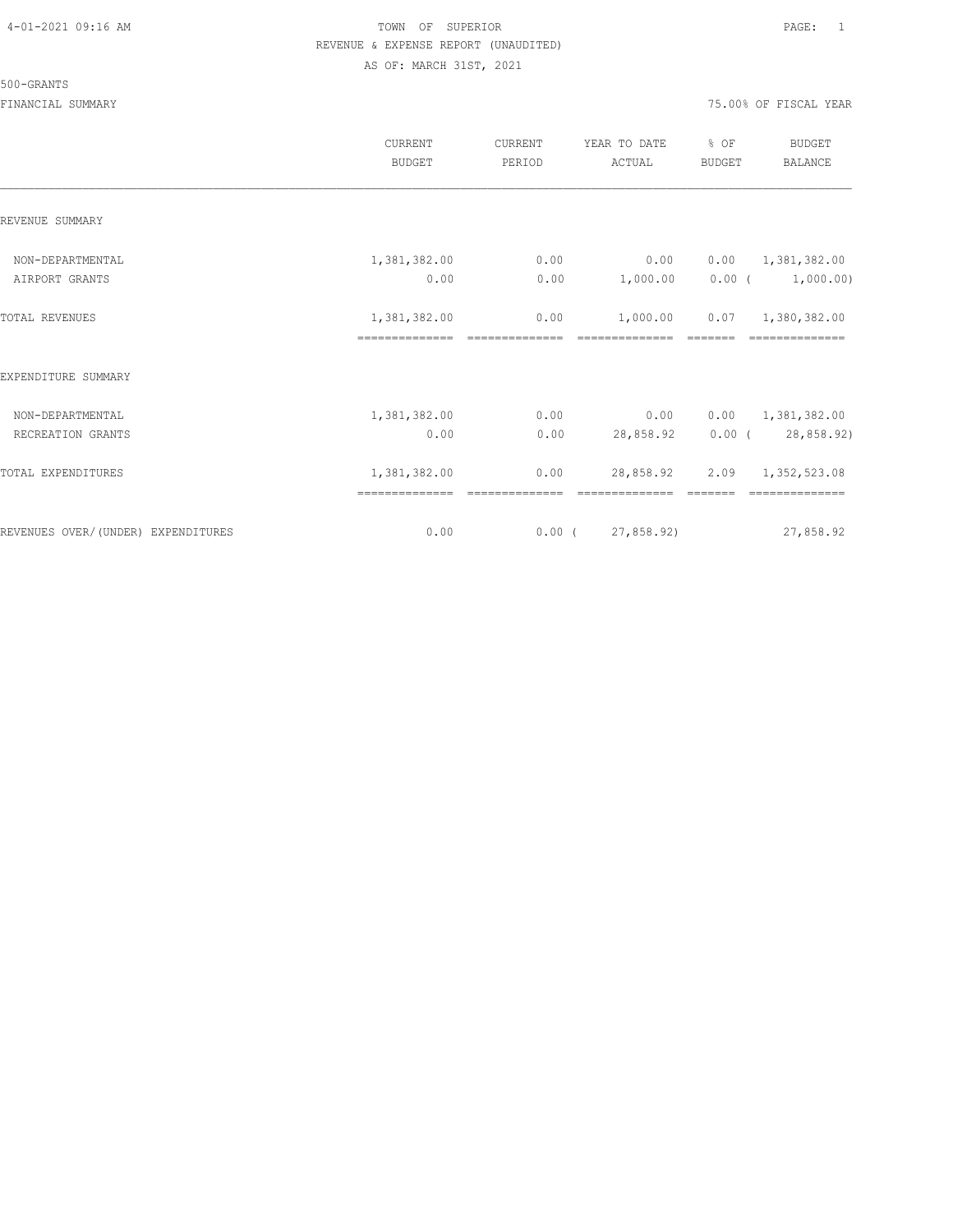## 510-Emergency Services

|                                    | CURRENT<br><b>BUDGET</b> | CURRENT<br>PERIOD | YEAR TO DATE<br>ACTUAL | % OF<br><b>BUDGET</b> | <b>BUDGET</b><br>BALANCE |
|------------------------------------|--------------------------|-------------------|------------------------|-----------------------|--------------------------|
| REVENUE SUMMARY                    |                          |                   |                        |                       |                          |
| RC EMERGENCY SERV-FIRE             | 0.00                     | 0.00              | 128,500.00 0.00 (      |                       | 128,500.00)              |
| RC EMERGENCY SERV-POLICE           | 200,000.00               | 0.00              | 135,557.80             | 67.78                 | 64,442.20                |
| TOTAL REVENUES                     | 200,000.00               | 0.00              |                        | 264,057.80 132.03 (   | 64,057.80)               |
|                                    | ==============           |                   | ==============         |                       |                          |
| EXPENDITURE SUMMARY                |                          |                   |                        |                       |                          |
| RC EMERGENCY SERV-FIRE             | 128,500.00               | 223.16            | 95,716.73 74.49        |                       | 32,783.27                |
| RC EMERGENCY SERV-POLICE           | 71,500.00                | 160.26            | 122,767.91 171.70 (    |                       | 51,267.91)               |
| TOTAL EXPENDITURES                 | 200,000.00               | 383.42            | 218,484.64 109.24 (    |                       | 18,484.64)               |
|                                    |                          |                   |                        |                       |                          |
| REVENUES OVER/(UNDER) EXPENDITURES | $0.00$ (                 |                   | 383.42) 45,573.16      | $\overline{a}$        | 45,573.16)               |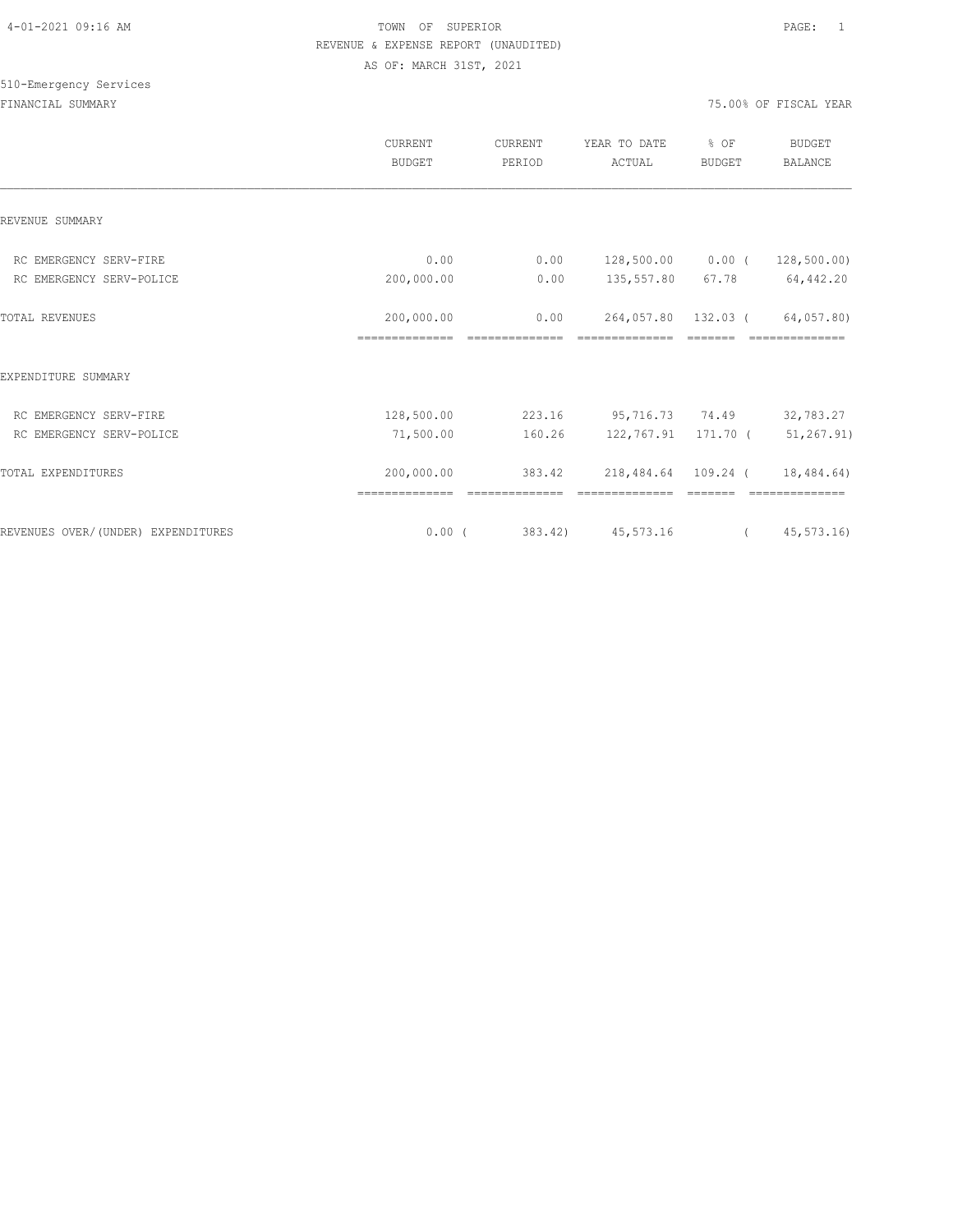|                                    | CURRENT<br><b>BUDGET</b> | CURRENT<br>PERIOD | YEAR TO DATE<br>ACTUAL                   | % OF<br><b>BUDGET</b> | <b>BUDGET</b><br><b>BALANCE</b> |
|------------------------------------|--------------------------|-------------------|------------------------------------------|-----------------------|---------------------------------|
| REVENUE SUMMARY                    |                          |                   |                                          |                       |                                 |
| MAYOR & COUNCIL                    | 1,200,000.00             | 0.00              | 0.00                                     | 0.00                  | 1,200,000.00                    |
| ECONOMIC DEVELOPMENT               |                          |                   | 275,000.00 275,000.00 275,000.00 100.00  |                       | 0.00                            |
| <b>TOTAL REVENUES</b>              |                          |                   | 1,475,000.00 275,000.00 275,000.00 18.64 |                       | 1,200,000.00                    |
| EXPENDITURE SUMMARY                |                          |                   |                                          |                       |                                 |
| MAYOR & COUNCIL                    | 1,200,000.00             | 0.00              | 74,409.32                                | 6.20                  | 1,125,590.68                    |
| RECREATION                         | 0.00                     | 0.00              | 300.00                                   | $0.00$ (              | 300.00                          |
| ECONOMIC DEVELOPMENT               | 275,000.00               |                   | 29,250.00 168,500.00                     | 61.27                 | 106,500.00                      |
| <b>TOTAL EXPENDITURES</b>          | 1,475,000.00             |                   | 29,250.00 243,209.32 16.49 1,231,790.68  |                       |                                 |
| REVENUES OVER/(UNDER) EXPENDITURES | 0.00                     | 245,750.00        | 31,790.68                                | $\sqrt{2}$            | 31,790.68                       |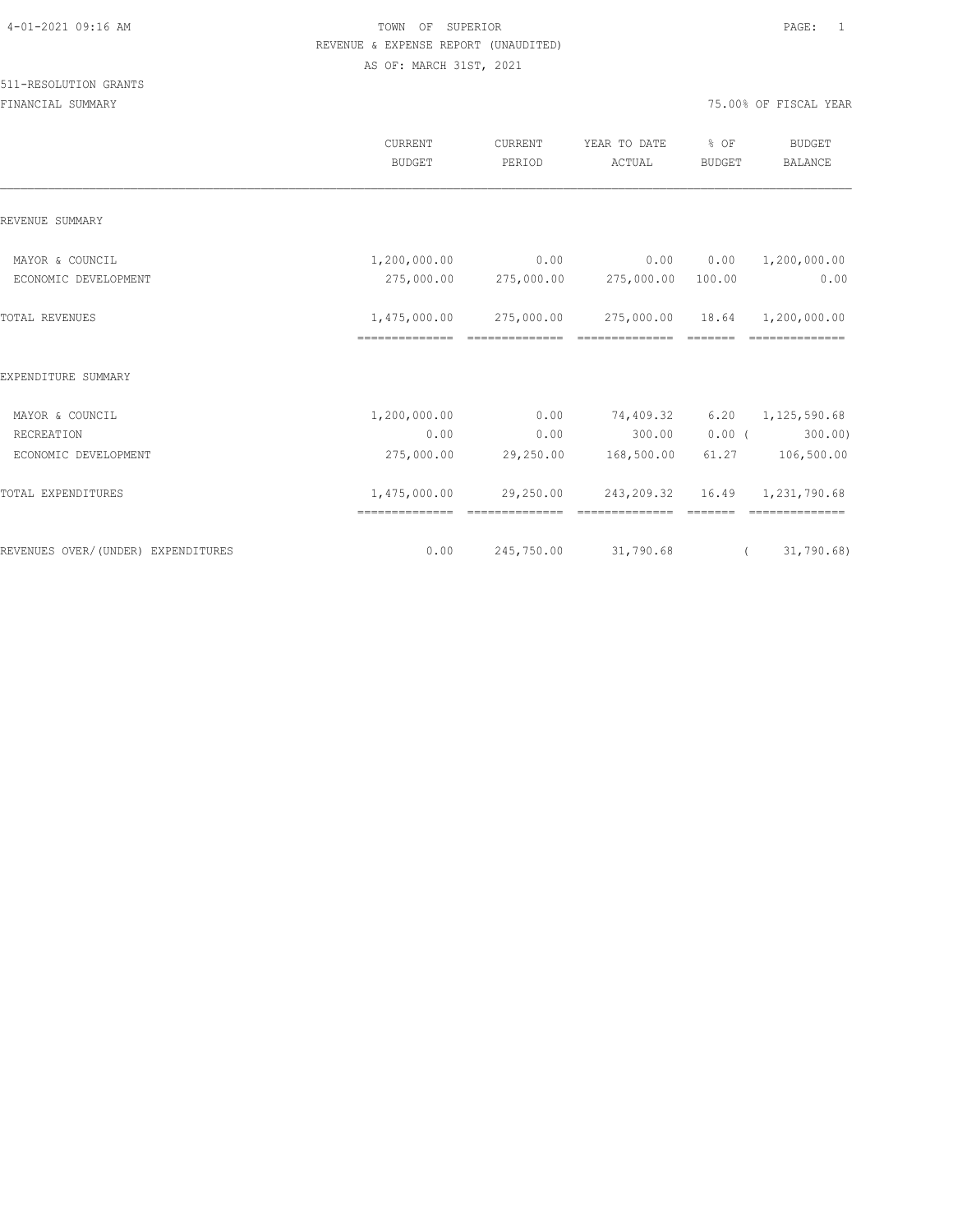512-AZCares Fund

|                     | CURRENT        | CURRENT        | YEAR TO DATE   | % OF                | BUDGET         |
|---------------------|----------------|----------------|----------------|---------------------|----------------|
|                     | <b>BUDGET</b>  | PERIOD         | ACTUAL         | BUDGET              | <b>BALANCE</b> |
| REVENUE SUMMARY     |                |                |                |                     |                |
| EXPENDITURE SUMMARY | ______________ | ______________ | ______________ | --------            | ______________ |
|                     | .              | .              | .              | ------              | .              |
|                     | ============== | ============== | ============== | --------<br>------- | ============== |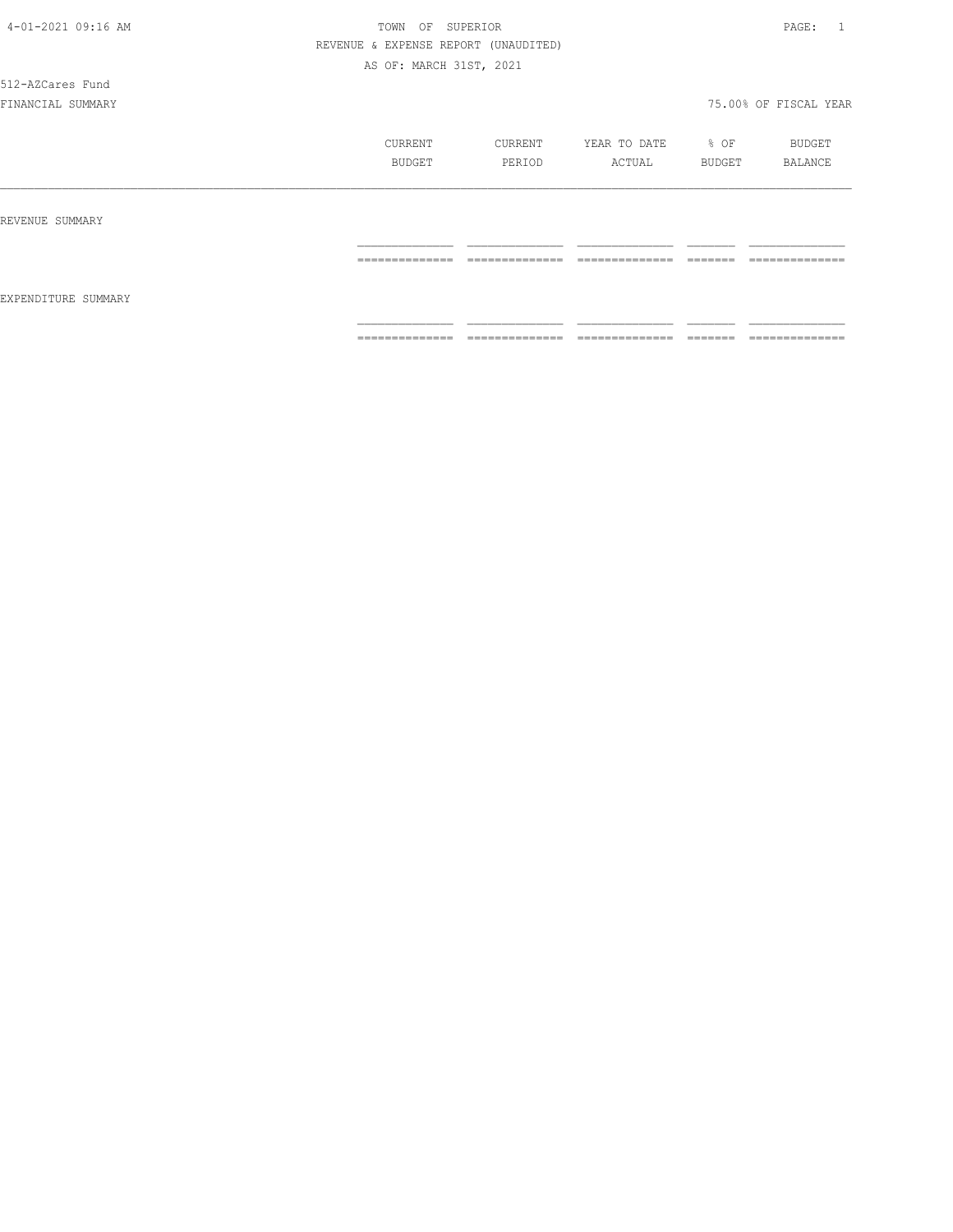513-POLICE GRANTS

|                                    | CURRENT<br><b>BUDGET</b> | CURRENT<br>PERIOD      | YEAR TO DATE<br>ACTUAL | % OF<br><b>BUDGET</b> | <b>BUDGET</b><br><b>BALANCE</b> |
|------------------------------------|--------------------------|------------------------|------------------------|-----------------------|---------------------------------|
| REVENUE SUMMARY                    |                          |                        |                        |                       |                                 |
| ATTORNEY GENERAL GRANTS            | 0.00                     | 0.00                   | 20,000.00              | $0.00$ (              | 20,000.00)                      |
| GOHS GRANTS                        | 0.00                     | 0.00                   | 1,455.11               |                       | $0.00$ ( $1,455.11$ )           |
| DOHS GRANTS                        | 0.00                     | 0.00                   | 22,833.97              |                       | $0.00$ ( 22,833.97)             |
| TOTAL REVENUES                     | 0.00                     | 0.00                   | 44,289.08              | $0.00$ (              | 44,289.08)                      |
| EXPENDITURE SUMMARY                |                          |                        |                        |                       |                                 |
| ATTORNEY GENERAL GRANTS            | 0.00                     | 0.00                   | 19,687.92              | $0.00$ (              | 19,687.92)                      |
| DOHS GRANTS                        | 0.00                     | 0.00                   | 35,672.07              |                       | $0.00$ ( 35,672.07)             |
| TOTAL EXPENDITURES                 | 0.00                     | 0.00<br>============== | 55,359.99              | $0.00$ (              | 55,359.99)<br>==============    |
| REVENUES OVER/(UNDER) EXPENDITURES | 0.00                     |                        | $0.00$ ( $11,070.91$ ) |                       | 11,070.91                       |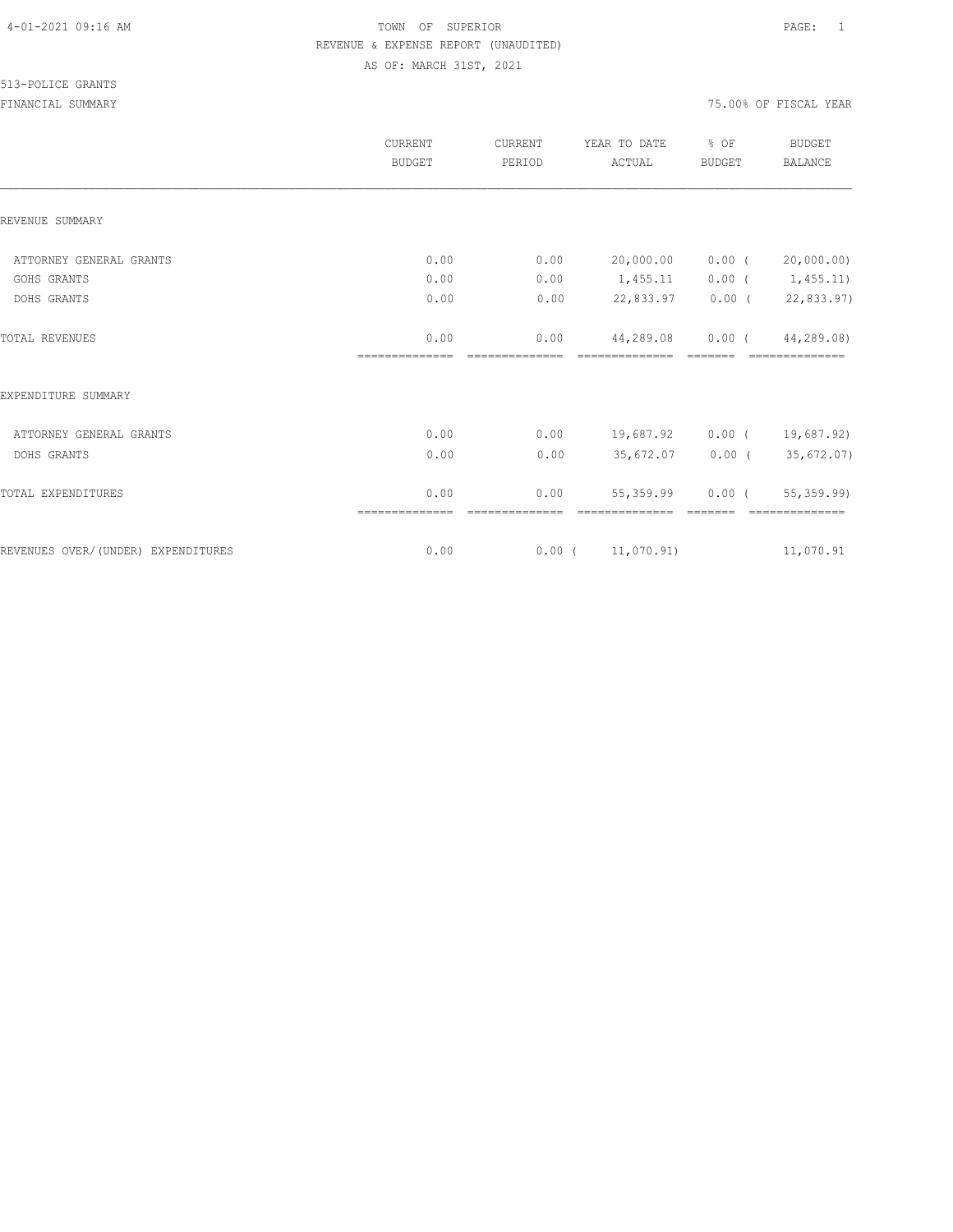# 514-Economic Dev Grants

|                                    | CURRENT<br><b>BUDGET</b> | CURRENT<br>PERIOD | YEAR TO DATE<br>ACTUAL | % OF<br>BUDGET | <b>BUDGET</b><br><b>BALANCE</b> |
|------------------------------------|--------------------------|-------------------|------------------------|----------------|---------------------------------|
| REVENUE SUMMARY                    |                          |                   |                        |                |                                 |
| ECONOMIC DEVELOPMENT               | 0.00                     | 0.00              | 15,000.00              | $0.00$ (       | 15,000.00)                      |
| TOTAL REVENUES                     | 0.00                     | 0.00              | 15,000.00              | $0.00$ (       | 15,000.00)                      |
| EXPENDITURE SUMMARY                |                          |                   |                        |                |                                 |
| ECONOMIC DEVELOPMENT               | 0.00                     | 1,000.00          | 7,700.00               |                | $0.00$ ( $7,700.00$ )           |
| TOTAL EXPENDITURES                 | 0.00                     | 1,000.00          | 7,700.00               | $0.00$ (       | 7,700.00)                       |
|                                    |                          |                   | --------------         |                |                                 |
| REVENUES OVER/(UNDER) EXPENDITURES | $0.00$ (                 | 1,000.00)         | 7,300.00               | $\left($       | 7,300.00)                       |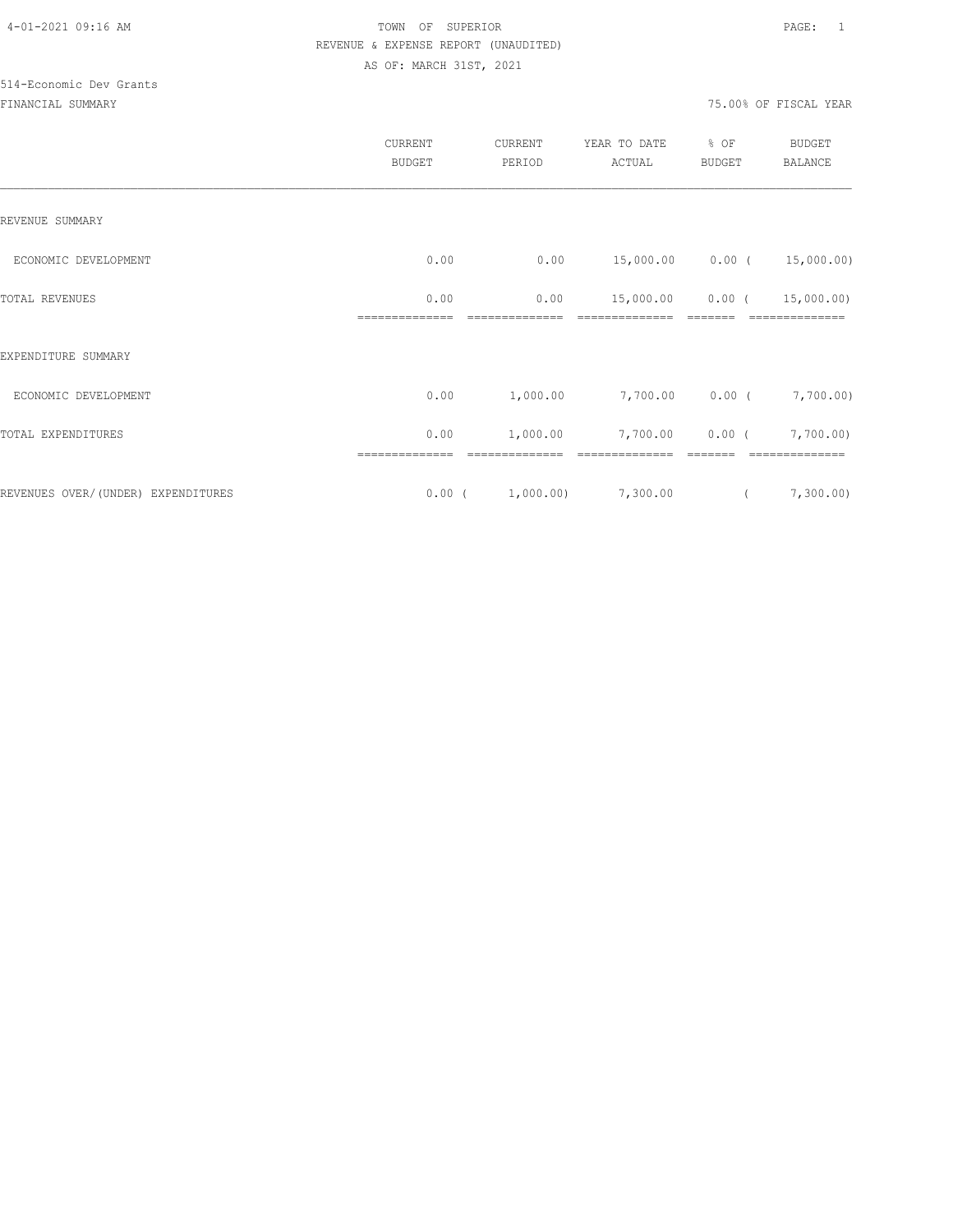## 800-FIRE DEPT PENSION

|                     | CURRENT<br><b>BUDGET</b>         | CURRENT<br>PERIOD | YEAR TO DATE<br>ACTUAL              | % OF<br>BUDGET     | BUDGET<br><b>BALANCE</b>          |
|---------------------|----------------------------------|-------------------|-------------------------------------|--------------------|-----------------------------------|
| REVENUE SUMMARY     |                                  |                   |                                     |                    |                                   |
|                     | ==============                   | ==============    | --------------<br>.                 |                    | --------------<br>.               |
| EXPENDITURE SUMMARY |                                  |                   |                                     |                    |                                   |
|                     | --------------<br>-------------- | ==============    | ---------------<br>---------------- | -------<br>------- | --------------<br>_______________ |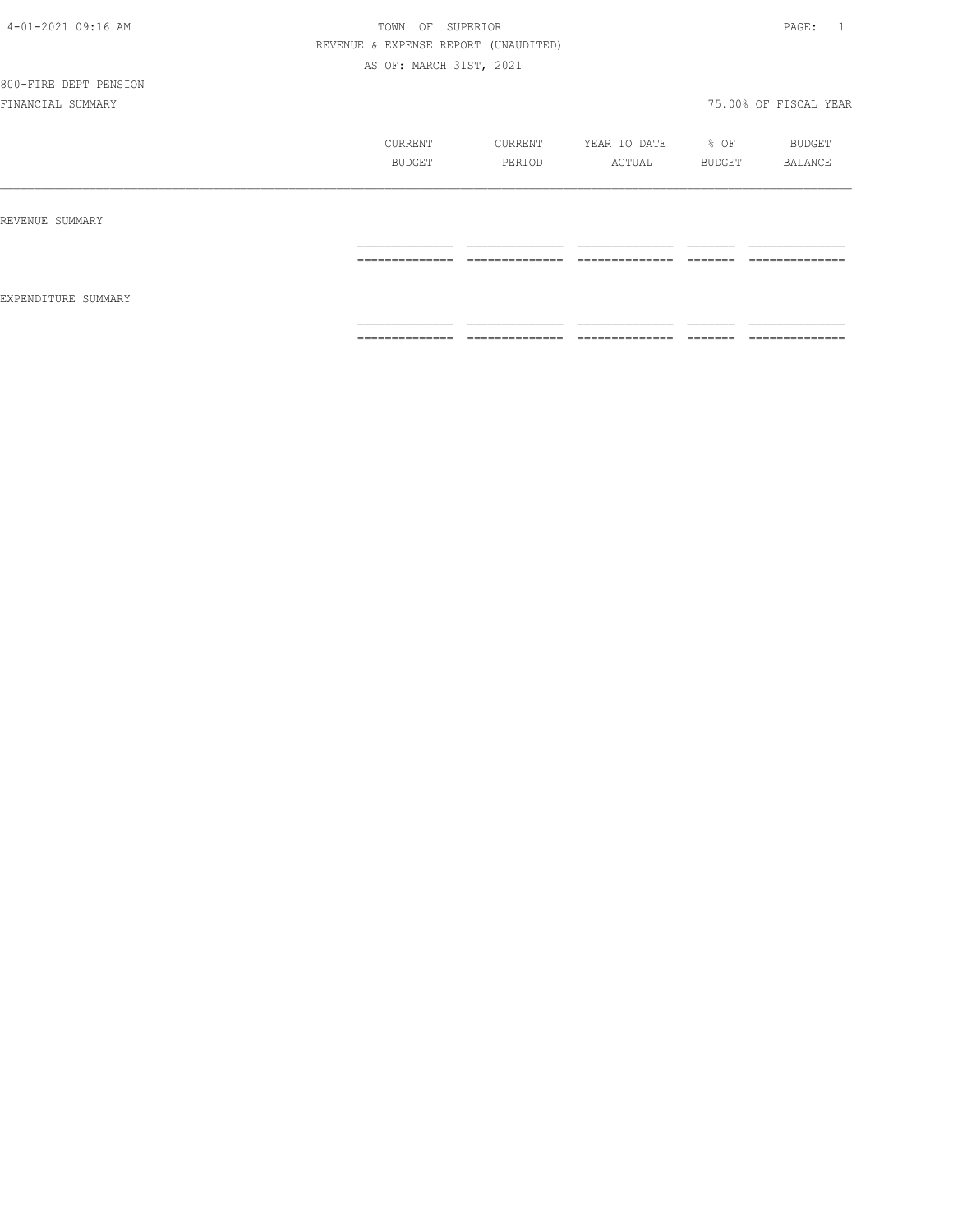810-LGIP

|                     | CURRENT<br>BUDGET | CURRENT<br>PERIOD | YEAR TO DATE<br>ACTUAL             | % OF<br>BUDGET     | BUDGET<br>BALANCE |
|---------------------|-------------------|-------------------|------------------------------------|--------------------|-------------------|
| REVENUE SUMMARY     |                   |                   |                                    |                    |                   |
| EXPENDITURE SUMMARY | ==============    | ==============    | ---------------<br>_______________ | -------<br>------- | --------------    |
|                     | ==============    | ==============    | ---------------<br>_______________ | -------<br>------- | ==============    |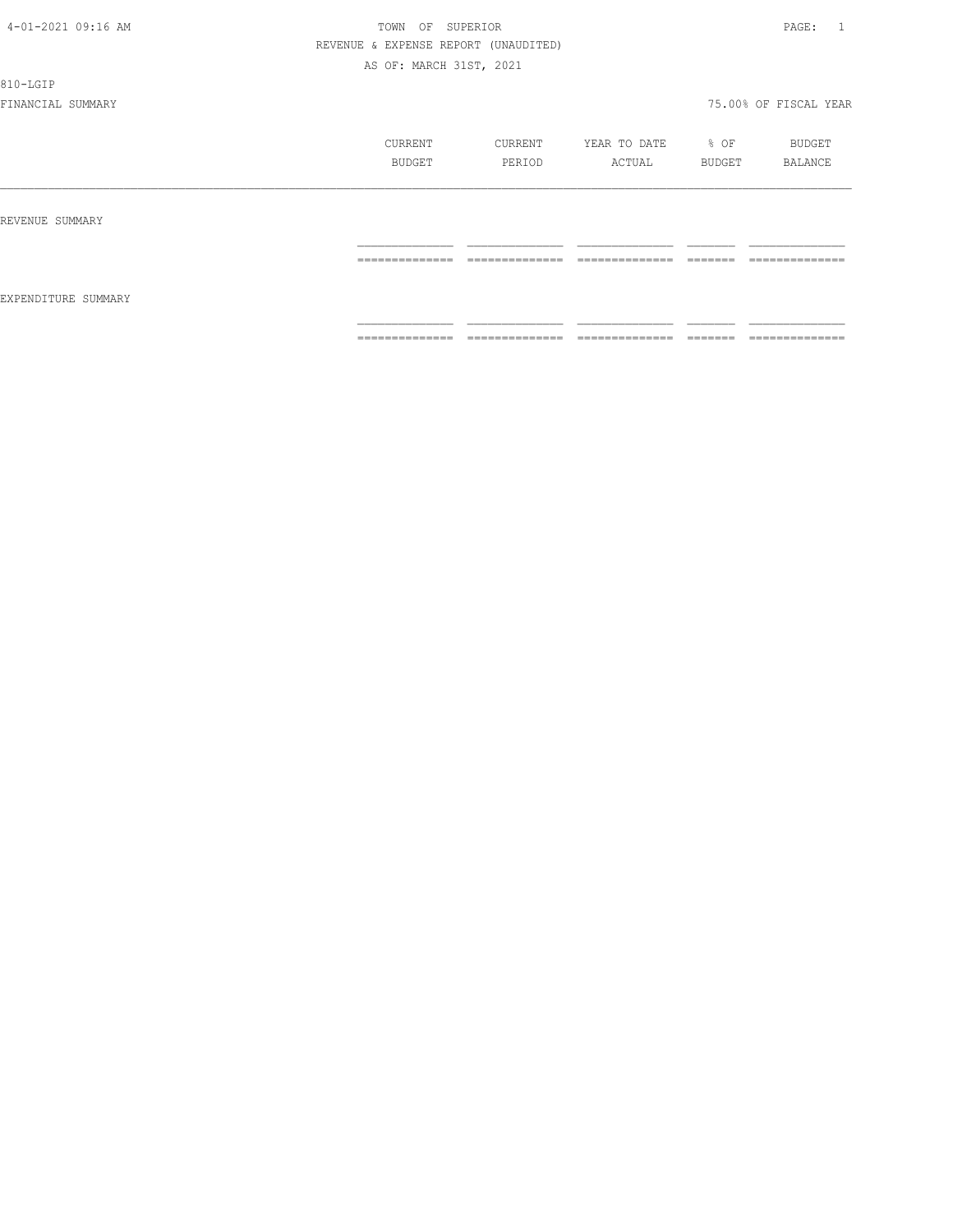#### 820-EXPLORERS

|                     | CURRENT          | CURRENT         | YEAR TO DATE    | % OF    | BUDGET         |
|---------------------|------------------|-----------------|-----------------|---------|----------------|
|                     | BUDGET           | PERIOD          | ACTUAL          | BUDGET  | BALANCE        |
| REVENUE SUMMARY     |                  |                 |                 |         |                |
|                     | ==============   | ==============  | ==============  | ======= | ============== |
| EXPENDITURE SUMMARY | --------------   | ______________  | ______________  | ------- | -------------- |
|                     | ---------------- | --------------- | --------------- | ======  | .              |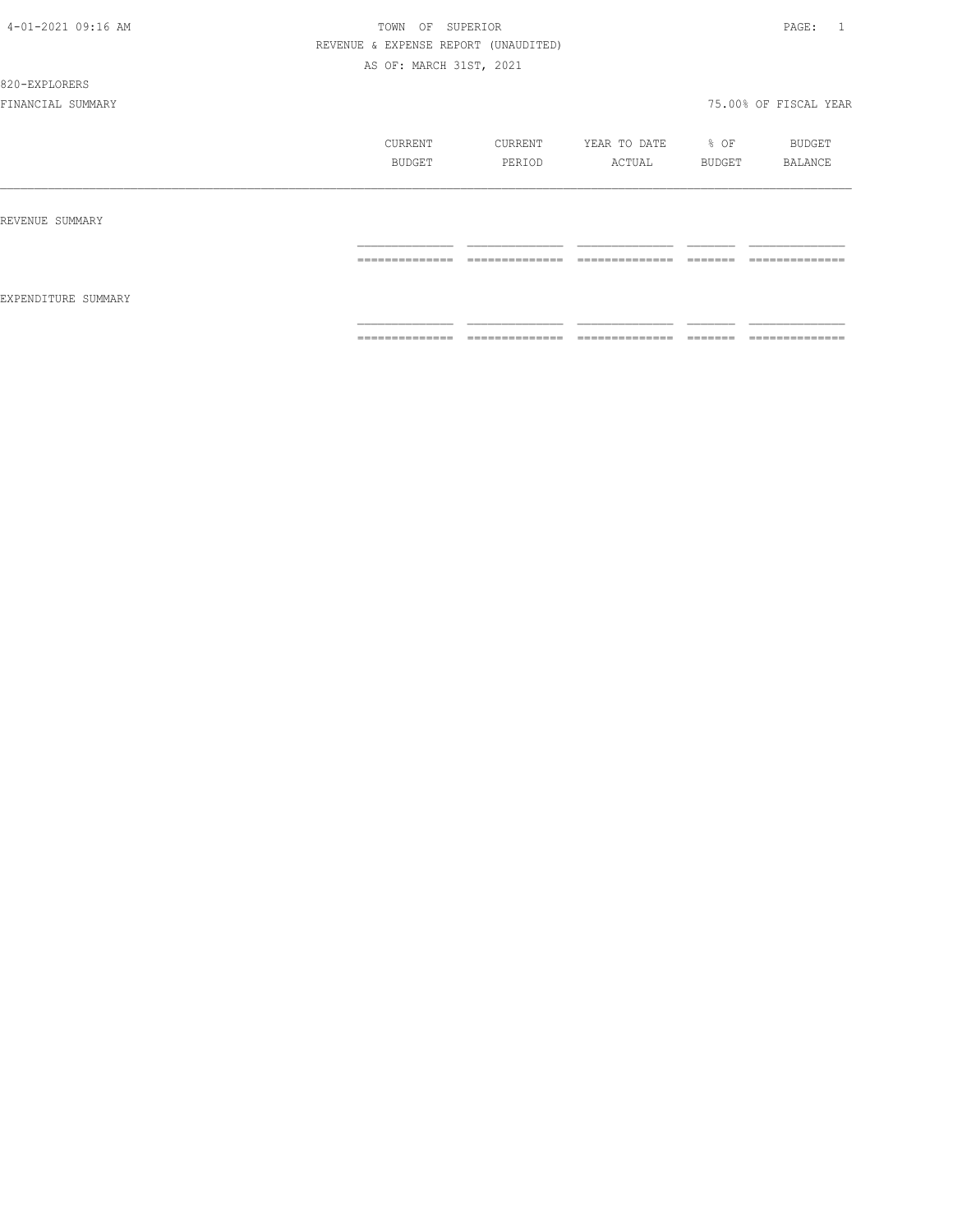|                                     | CURRENT<br><b>BUDGET</b> | CURRENT<br>PERIOD | YEAR TO DATE<br>ACTUAL | % OF<br><b>BUDGET</b> | <b>BUDGET</b><br>BALANCE    |
|-------------------------------------|--------------------------|-------------------|------------------------|-----------------------|-----------------------------|
| REVENUE SUMMARY                     |                          |                   |                        |                       |                             |
| NON-DEPARTMENTAL                    | 0.00                     | 0.00              |                        |                       | $5,556.00$ 0.00 ( 5,556.00) |
| TOTAL REVENUES                      | 0.00                     | 0.00              | 5,556.00               | $0.00$ (              | 5, 556.00                   |
| EXPENDITURE SUMMARY                 |                          |                   |                        |                       |                             |
| NON-DEPARTMENTAL                    | 0.00                     | 0.00              |                        |                       | 3,171.86 0.00 (3,171.86)    |
| TOTAL EXPENDITURES                  | 0.00                     | 0.00              | 3,171.86               |                       | $0.00$ ( $3,171.86$ )       |
| REVENUES OVER/ (UNDER) EXPENDITURES | ==============<br>0.00   | 0.00              | 2,384.14               | $\sqrt{2}$            | 2,384.14)                   |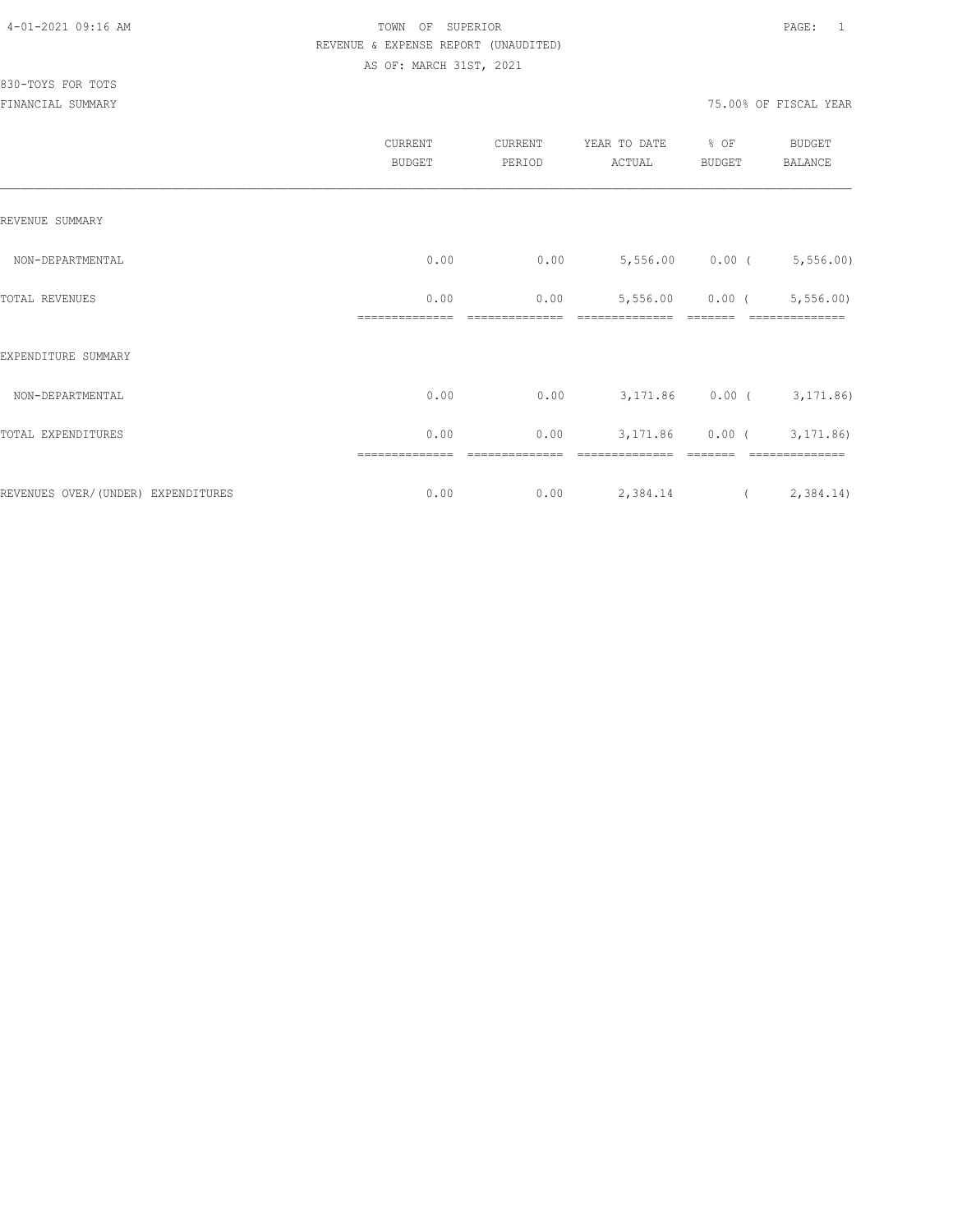840-GENERAL FIXED ASSETS

|                     | CURRENT<br>BUDGET | CURRENT<br>PERIOD | YEAR TO DATE<br>ACTUAL | % OF<br>BUDGET | BUDGET<br>BALANCE |
|---------------------|-------------------|-------------------|------------------------|----------------|-------------------|
| REVENUE SUMMARY     |                   |                   |                        |                |                   |
| EXPENDITURE SUMMARY | --------------    | --------------    | ---------------        | -------        | --------------    |
|                     | .                 | .                 | .                      | ________       | .                 |
|                     | --------------    | --------------    | ---------------        | --------       | --------------    |
|                     | .                 | .                 | _______________        | ________       | _______________   |